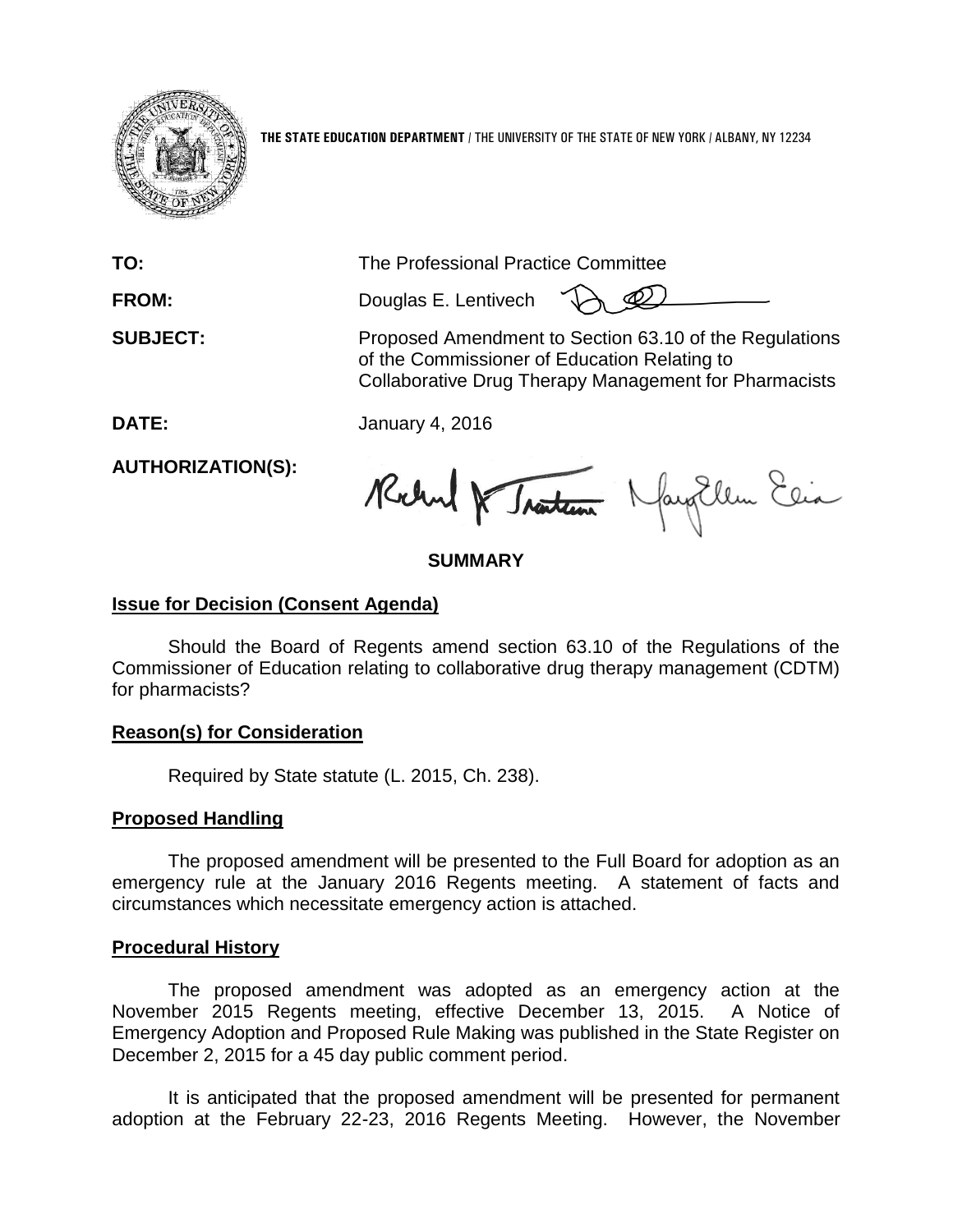emergency rule will expire on February 14, 2016. A second emergency action is necessary at the January 2016 Regents meeting to ensure that the rule remains continuously in effect until it can be presented for adoption and take effect as a permanent rule.

A copy of the proposed amendment is attached. Supporting materials are available upon request from the Secretary to the Board of Regents.

#### **Background Information**

At least 46 other states have already authorized collaboration between medication prescribers and pharmacists for the purpose of improving therapeutic outcomes from medication therapies. The purpose of such collaboration is to reduce morbidity and mortality, reduce emergency room visits and hospital admissions, and otherwise reduce health care spending. Included among the many disease states in which such improvements have been documented are asthma, diabetes, and clotting disorders or other indications for anticoagulation.

On May 17, 2011, Governor Cuomo signed into law Chapter 21 of the Laws of 2011, which added a new section 6801-a of the Education Law authorizing the Collaborative Drug Therapy Management Demonstration Program for physicians and pharmacists working under the auspices of a teaching hospital. This law, which was scheduled to sunset three years from its effective date, restricted collaboration to pharmacists who meet specified education and experience requirements. In addition, this law provided that pharmacists participating in CDTM complete five hours of relevant continuing education and required the Department, in consultation with the Department of Health, to prepare a report to the legislature on the implementation of the CDTM. The report reviewed the extent to which CDTM was implemented, and examined whether, and the extent to which, it contributed to improvement of quality of care for patients, reduced the risk of medication error, reduced unnecessary health care expenditures, and was otherwise in the public interest. The report, which has previously been shared with the Board of Regents, confirmed the positive impact of physician pharmacist collaboration for those states included in the report. Further, there was widespread support for continuation and expansion by physicians and patients alike. The full report may be accessed at http://www.op.nysed.gov/news/cdtmreportmay2014final.pdf.

In 2011, the Board of Regents added section 63.10 to the Regulations of the Commissioner of Education to implement this law by establishing the standards for the experience required for a pharmacist to participate in CDTM and amended section 63.7 of the Regulations of the Commissioner of Education to revise the continuing education requirements to reflect the statutory provisions of Chapter 21 of 2011 for pharmacists engaging in CDTM.

On September 14, 2015, Governor Cuomo signed into law Chapter 238 of the Laws of 2015, which extends and expands the provisions that were enacted in 2011 by extending the CDTM program for an additional three year period and expanding CDTM to general hospitals and nursing homes with an on-site pharmacy staffed by a licensed pharmacist. This law further authorizes the Department to develop regulations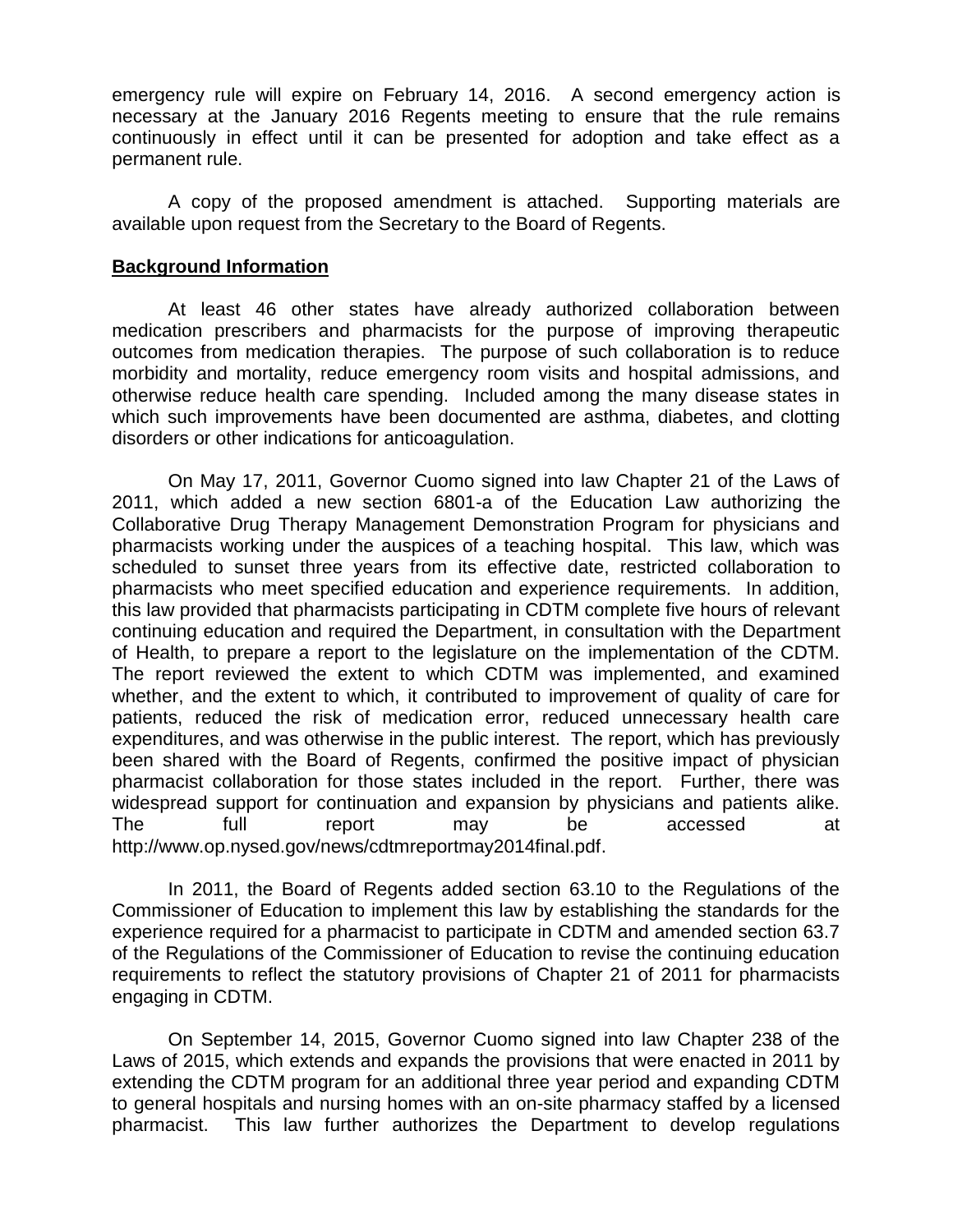necessary to implement it. Chapter 238 of 2015 also directs the Department to prepare a report on the expanded CDTM program within four months of the program's expiration.

The proposed amendment establishes the experience and education requirements for pharmacists seeking to participate in CDTM. It requires such pharmacists to submit an application to the Department for approval to participate in CDTM. The proposed amendment further establishes the requirements for CDTM written agreements and protocols.

#### **Recommendation**

It is recommended that the Board of regents take the following action:

VOTED: That section 63.10 of the Regulations of the Commissioner of Education be amended as submitted, effective February 15, 2016, as an emergency action upon a finding by the Board of Regents that such action is necessary for the preservation of the public health and general welfare to ensure that the emergency rule adopted at the November 2015 Regents meeting remains continuously in effect until the proposed rule can be presented for adoption and take effect as a permanent rule.

### **Timetable for Implementation**

The proposed amendment was adopted as an emergency rule at the November 2015 Regents meeting, effective December 13, 2015, and will expire on February 14, 2016. If adopted at the January 2016 Regents meeting, the second emergency action will become effective on February 15, 2016. It is anticipated that the proposed rule will be presented for permanent adoption at the February 2016 Regents meeting.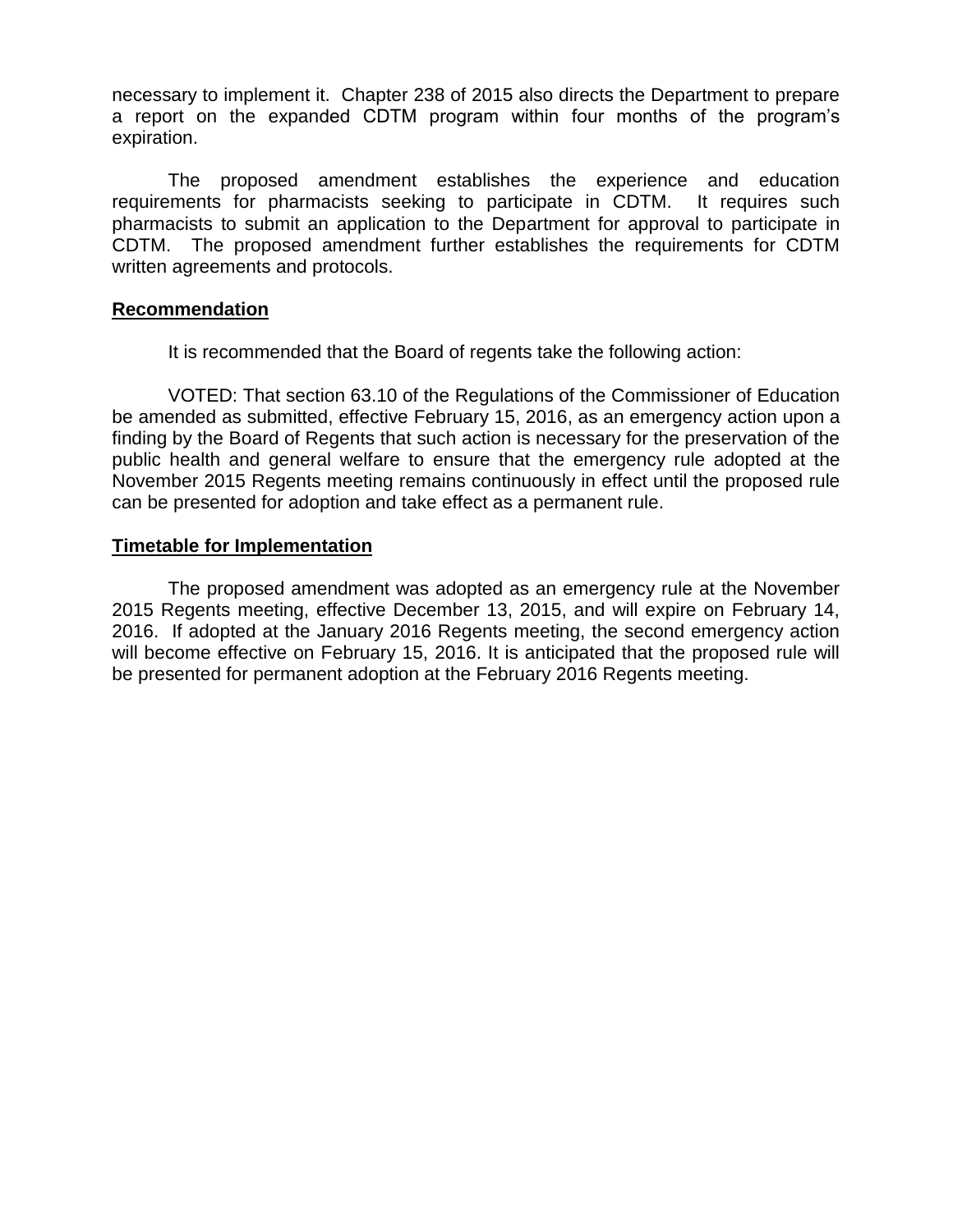#### AMENDMENT TO THE REGULATIONS OF THE COMMISSIONER OF EDUCATION

Pursuant to sections 207, 6504, 6507 and 6801-a of the Education Law and Chapter 238 of the Laws of 2015

Section 63.10 of the Regulations of the Commissioner of Education is amended, effective February 15, 2016, to read as follows:

(a) Applicability. This section shall apply only to the extent that the applicable provisions in Education Law sections 6801 and 6801-a, authorizing certain pharmacists to participate in collaborative drug therapy management, have not expired or been repealed.

[(b) Experience requirement for participating pharmacists.

(1) As used in Education Law section 6801-a(2)(b), a year of experience shall mean not less than 1,680 hours of work as a pharmacist within a period of one calendar year.

(2) In order to be counted as a year of experience that includes clinical experience in a health facility, such experience shall include, on average, not less than 15 hours per week of clinical experience which involves consultation with physicians with respect to drug therapy, as determined by the facility that employs or is affiliated with the pharmacist.]

(b) Definitions. As used in this section:

(1) Board means the State Board of Pharmacy as established by section 6804 of the Education Law.

(2) Clinical services means the collection and interpretation of patient data for the purpose of initiating, modifying and monitoring drug therapy with associated accountability and responsibility for outcomes in a direct patient care setting.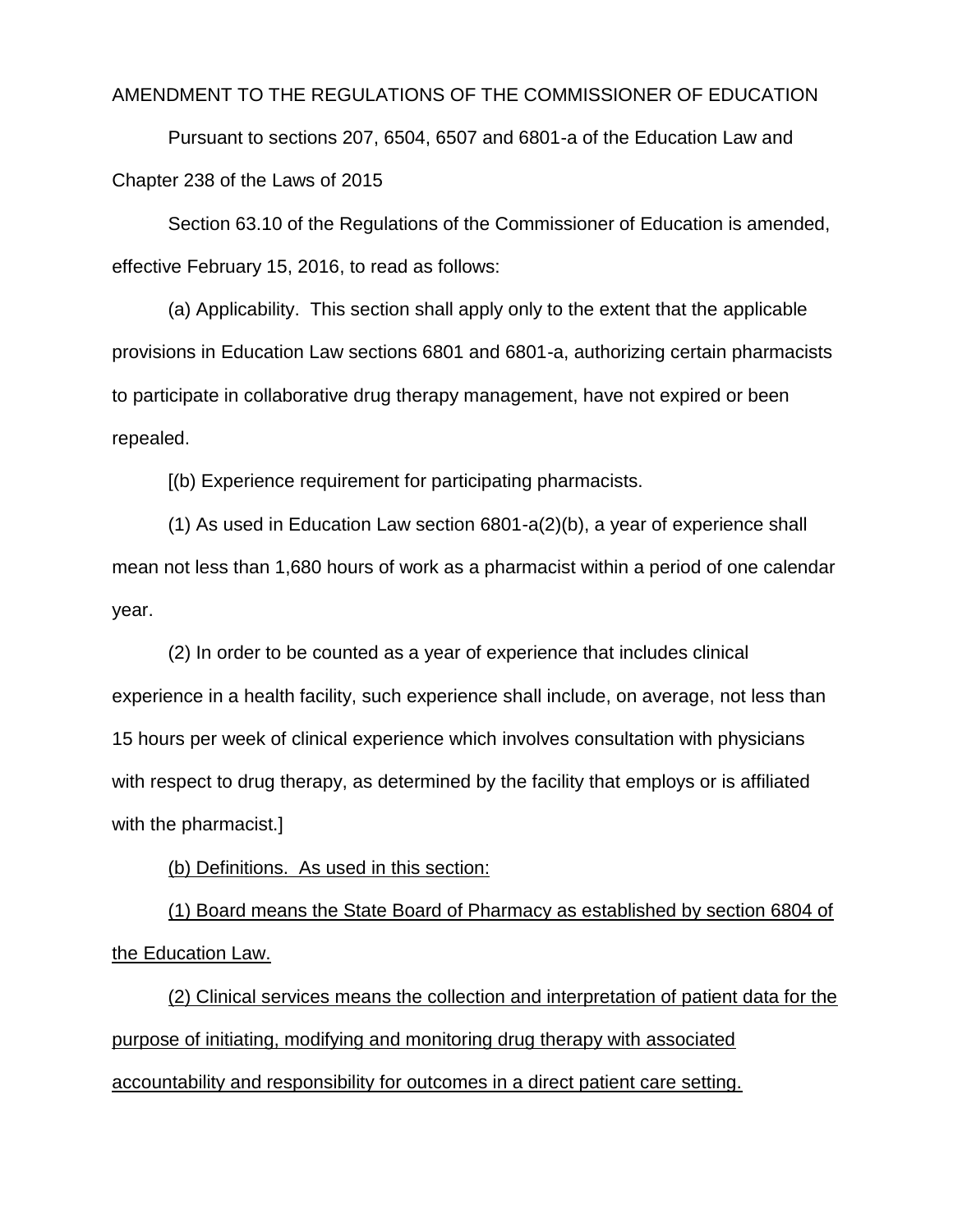(3) Collaborative drug therapy management means the performance of clinical services by a pharmacist relating to the review, evaluation and management of drug therapy to a patient, who is being treated by a physician for a specific disease or associated disease states, in accordance with a written agreement or protocol with a voluntarily participating physician and in accordance with the policies, procedures, and protocols of the facility.

(4) Facility means:

(i) a teaching hospital or general hospital, including any diagnostic center, treatment center, or hospital-based out-patient department as defined in section 2801 of the Public Health Law; or

(ii) a nursing home with an on-site pharmacy staffed by a licensed pharmacist; provided, however, for the purposes of this section the term facility shall not include dental clinics, dental dispensaries, residential health care facilities and rehabilitation centers.

(5) Teaching hospital means a hospital licensed pursuant to Article 28 of the Public Health Law that is eligible to receive direct or indirect graduate medical education payments pursuant to Article 28 of the Public Health Law.

(6) Physician means the physician selected by or assigned to a patient, who has primary responsibility for the treatment and care of the patient for the disease and associated disease states that are the subject of the collaborative drug therapy management.

(7) Written agreement or protocol means a written document, pursuant to and consistent with an applicable state or federal requirements, that addresses a specific disease or associated disease states and that describes the nature and scope of collaborative drug therapy management to be undertaken by the pharmacists, in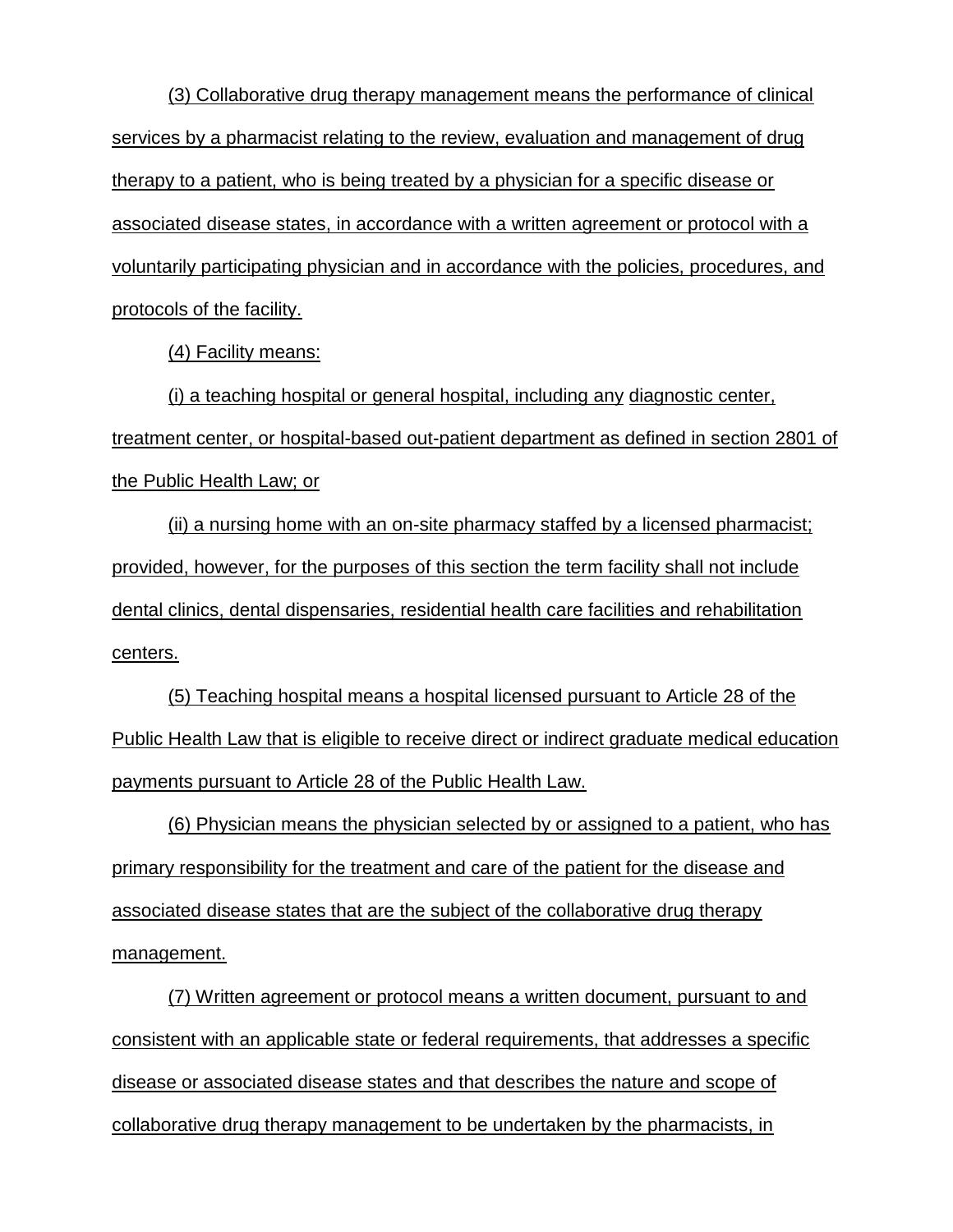collaboration with the participating physician in accordance with the requirements of this section.

(c) Requirements. A pharmacist seeking to engage in collaborative drug therapy management shall submit his or her credentials, in a form determined by the department, to the department for review. Those pharmacists who the department determines to meet the requirements of paragraph (3) of this subdivision and who are employed by or otherwise affiliated with a facility shall be permitted to enter into a written agreement or protocol with a physician authorizing collaborative drug therapy management, subject to the limitations set forth in this section, within the scope of such employment or affiliation, and shall be identified as being so authorized by a designation determined by the department.

(1) As used in section 6801-a(2)(b) of the Education Law, a year of experience shall mean not less than 1,680 hours of work as a pharmacist within a period of one calendar year.

(2) In order to be counted as a year of experience that includes clinical experience in a health facility, such experience shall include, on average, not less than 15 hours per week of clinical experience which involves consultation with physicians with respect to drug therapy, as determined by the facility with which the pharmacist is employed or affiliated.

(3) A participating pharmacist shall:

(i)(a) have been awarded either a master of science in clinical pharmacy or a doctor of pharmacy degree;

(b) maintain a current unrestricted license; and

(c) have a minimum of two years experience, of which at least one year of such experience shall include clinical experience in a health facility, which involves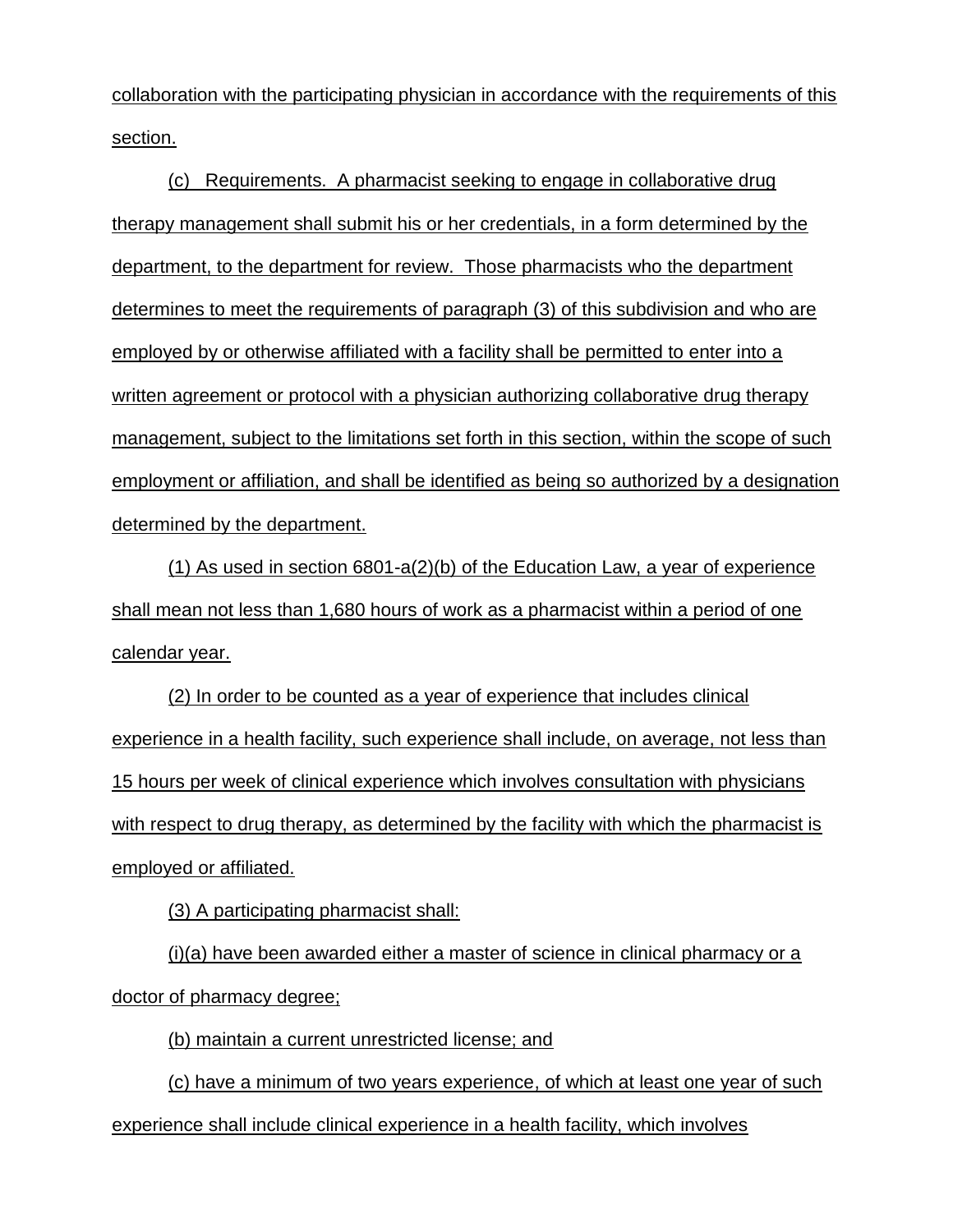consultation with physicians with respect to drug therapy and may include a residency at a facility involving such consultation, and such clinical experience shall be gained within the three years immediately preceding the pharmacist's submission of his or her credentials to the department for review;

or

(ii) (a) have been awarded a bachelor of science in pharmacy;

(b) maintain a current unrestricted license; and

(c) within the last seven years, have a minimum of three years experience, of which at least one year of such experience shall include clinical experience in a health facility, which involves consultation with physicians with respect to drug therapy and may include a residency at a facility involving such consultation, and such clinical experience shall be gained within the three years immediately preceding the pharmacist's submission of his or her credentials to the department for review; and

(iii) (a) have residency training in a program accredited or accreditation-pending by a nationally recognized accreditation body acceptable the department; or

(b) have board certification awarded by a certification body acceptable to the department and shall include baseline and ongoing competency assessments; and

(iv) meet additional experience provisions as follows:

(a) for pharmacists seeking to engage in collaborative drug therapy management by satisfying the requirements of clauses (a) though (c) of subparagraph (i) of this paragraph, if he or she seeks to utilize residency training to satisfy the one year of clinical experience requirement, the second year of required experience shall also be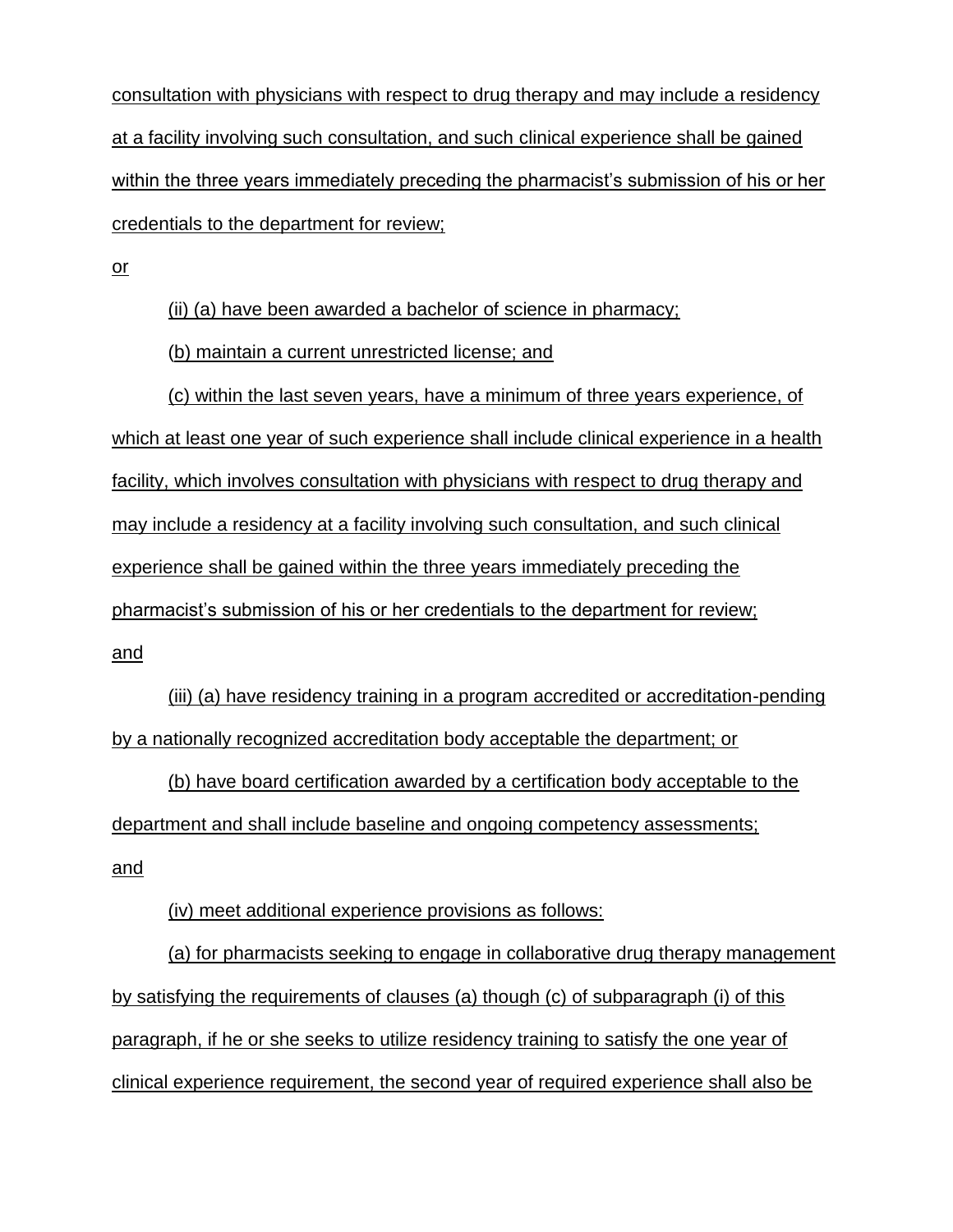clinical experience, unless such pharmacist possesses board certification that satisfies the requirements of clause (b) of subparagraph (iii) of this paragraph.

(b) for pharmacists seeking to engage in collaborative drug therapy by satisfying the requirements of clauses (a) through (c) of subparagraph (ii) of this paragraph, if he or she seeks to utilize residency training to satisfy the one year of clinical experience requirement, an additional year's experience of the three years required shall also be clinical experience, unless such pharmacist possesses board certification that satisfies the requirements of clause (b) of subparagraph (iii) of this paragraph.

(d) Requirements for collaborative drug therapy management written agreements or protocols. A physician who is a party to a written agreement or protocol to authorize collaborative drug treatment shall be employed by or otherwise affiliated with the same facility with which the pharmacist is also employed or affiliated and their written agreement or protocol may include, and shall be limited to, the following:

(1) Adjusting or managing a drug regimen of a patient, pursuant to a patient specific order or protocol made by the patient's physician, which may include adjusting drug strength, frequency of administration or route of administration. Adjusting the drug regimen shall not include substituting or selecting a different drug which differs from that initially prescribed by the patient's physician unless such substitution is expressly authorized in the written order or protocol. The pharmacist shall be required to immediately document in the patient's medical record changes made to the patient's drug therapy and shall use any reasonable means or method established by the facility to notify the patient's other treating physicians with whom he or she does not have a written agreement or protocol regarding such changes. The patient's physician may prohibit, by written instruction, any adjustment or change in the patient's drug regiment by the pharmacist;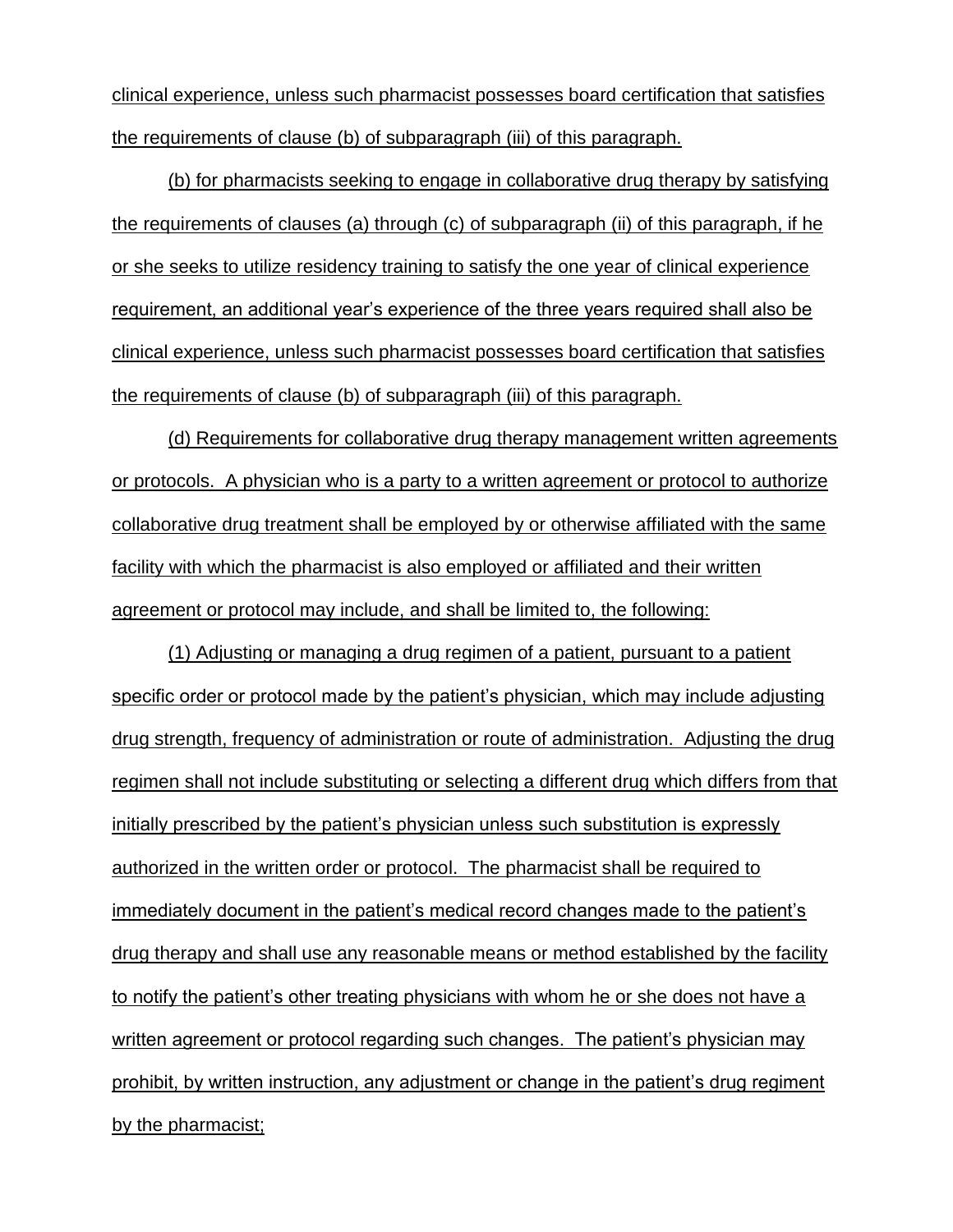(2) Evaluating and, only if specifically authorized by the protocol and only to the extent necessary to discharge the responsibilities set forth in this section, ordering disease state laboratory tests related to the drug therapy management for the specific disease or disease state specified within the written agreement or protocol; and

(3) Only if specifically authorized by the written agreement or protocol and only to the extent necessary to discharge the responsibilities set forth in this section, ordering or performing routine patient monitoring functions as may be necessary in the drug therapy management, including the collecting and reviewing of patient histories, and ordering or checking patient vital signs, including pulse, temperature, blood pressure and respiration.

(e) Additional provisions relating to collaborative drug therapy management written agreements and protocols.

(1) The existence of a written agreement or protocol on collaborative drug therapy management and the patient's right to choose to not participate in collaborative drug therapy management shall be disclosed to any patient who is eligible to receive collaborative drug therapy management. Collaborative drug therapy management shall not be utilized unless the patient or the patient's authorized representative consents, in writing, to such management. If the patient or the patient's authorized representative consents, it shall be noted on the patient's medical record. If the patient or the patient's authorized representative who consented to collaborative drug therapy management chooses to no longer participate in such management, at any time, it shall be noted in the patient's medical record. In addition, the existence of the written agreement or protocol and the patient's consent to such management shall be disclosed to the patient's primary care physician and any other treating physician or healthcare provider.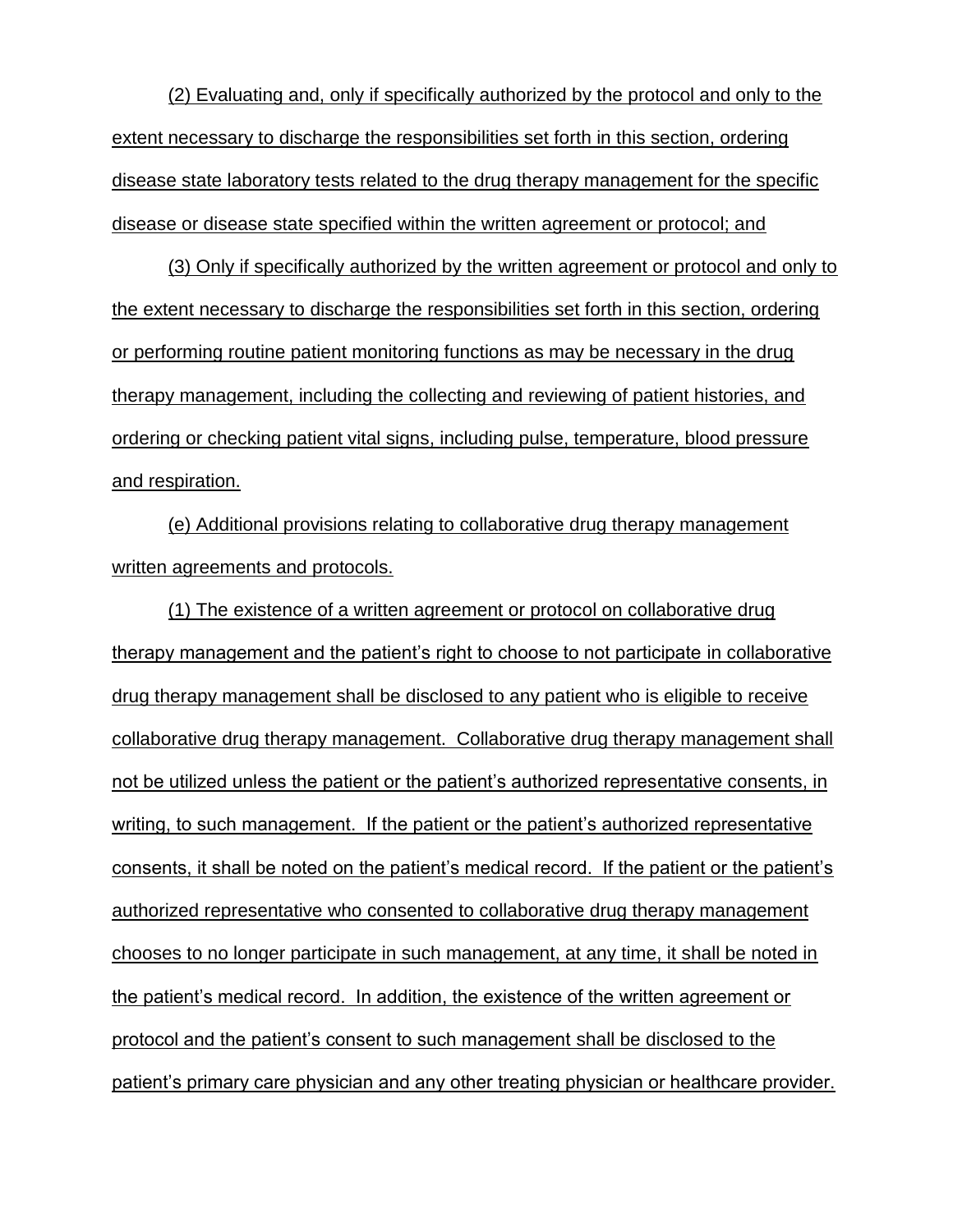(2) Participation in a written agreement or protocol authorizing collaborative drug therapy management shall be voluntary, and no patient, physician, pharmacist, or facility shall be required to participate.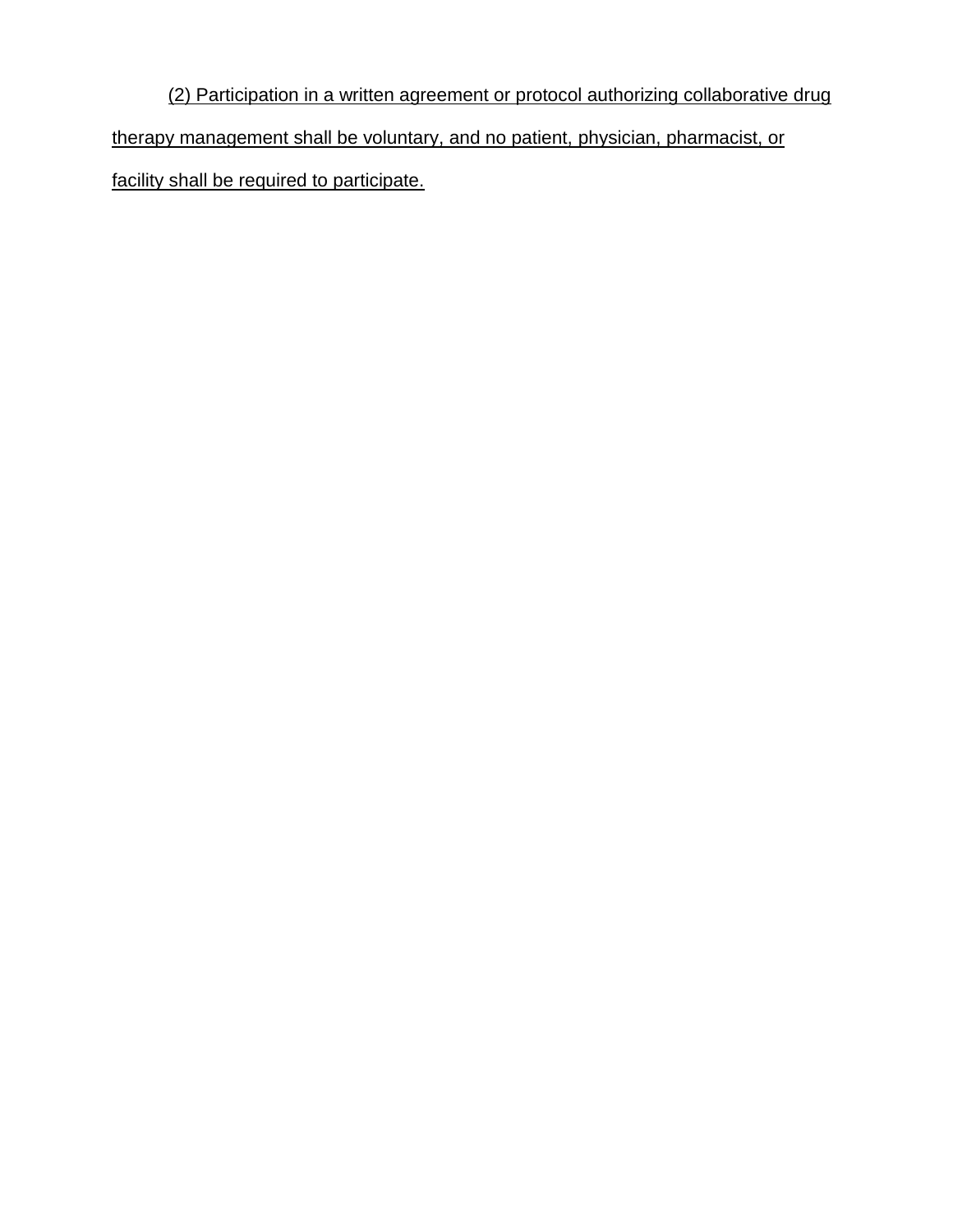#### 8 NYCRR §63.10

# STATEMENT OF FACTS AND CIRCUMSTANCES WHICH NECESSITATE EMERGENCY ACTION

The proposed amendment to the Regulations of the Commissioner of Education is necessary to implement Chapter 238 of the Laws of 2015, which amended Education Law section 6801-a in relation to the Collaborative Drug Therapy Management (CDTM) Demonstration Program enacted in 2011 for physicians and pharmacists working under the auspices of a teaching hospital, by extending the CDTM program for an additional three year period and expanding CDTM to general hospitals and nursing homes with an on-site pharmacy staffed by a licensed pharmacist. The purpose of such collaboration is to reduce morbidity and mortality, reduce emergency room visits and hospital admissions, and otherwise reduce health care spending. Included among the many disease states in which such improvements have been documented are asthma, diabetes, and clotting disorders or other indications for anticoagulation.

The proposed amendment was adopted as an emergency action at the November 16-17, 2015 Regents meeting, effective December 13, 2015. A Notice of Emergency Action and Proposed Rule Making was published in the State Register on December 2, 2015. Because the Board of Regents meets at fixed intervals, the earliest the proposed amendment could be presented for regular (non-emergency) adoption, after publication in the State Register and expiration of the required 45-day public comment period provided for in State Administrative Procedure Act (SAPA) section 202(1) and (5), would be the February 22-23, 2016 Regents meeting. Furthermore, pursuant to SAPA section 203(1), the earliest effective date of the proposed amendment, if adopted at the February meeting, would be March 9, 2016, the date a Notice of Adoption would be published in the State Register. However, the November